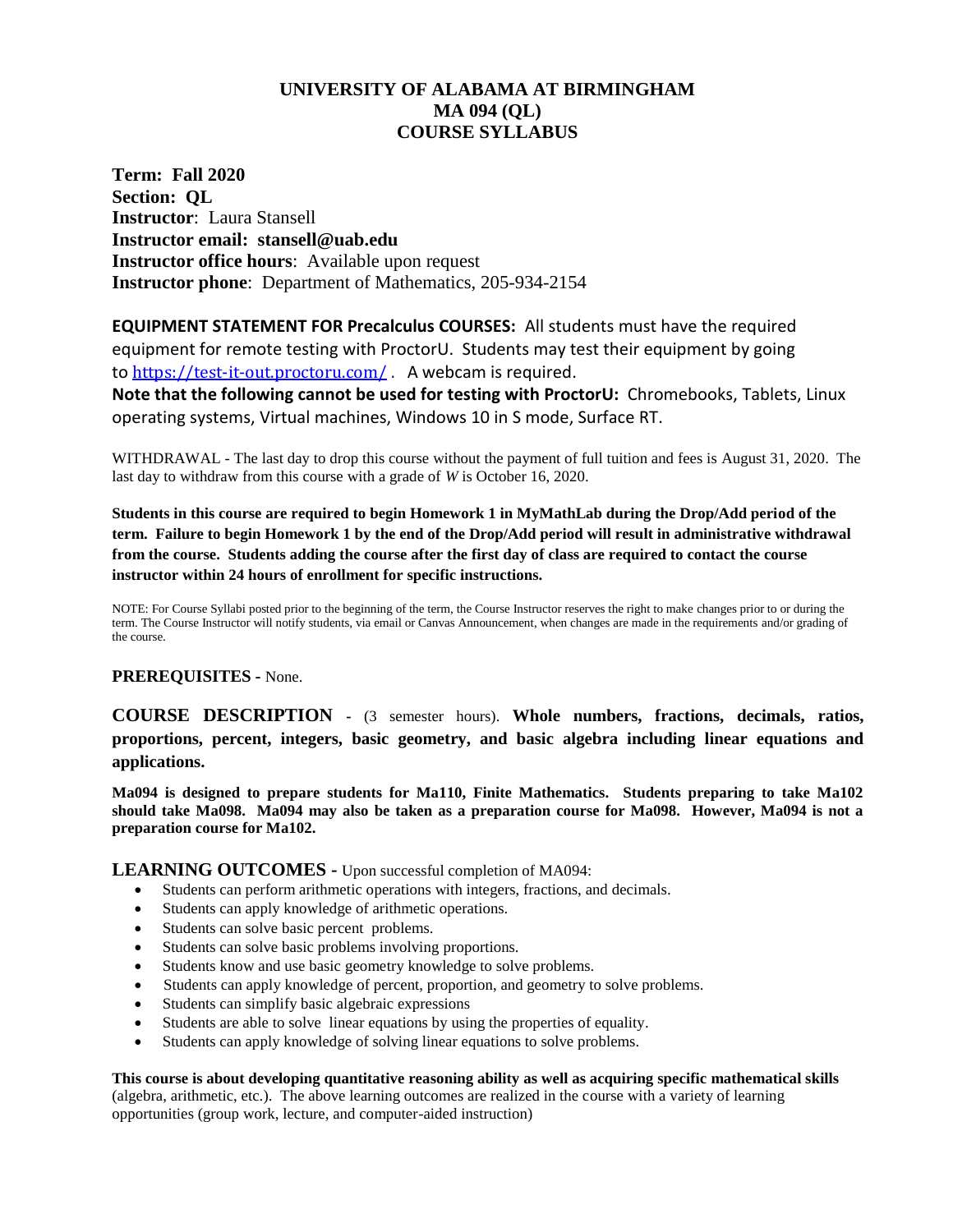**MATERIALS –You must purchase a MyMathLab course ACCESS**. The MML access code may be purchased directly from Pearson within your course account or from a bookstore**. Students who are retaking the course should contact the instructor about whether or not a new access code is required.** 

## **Accessing MyMathLab the first time to set up your account:**

\*\*\***TO SET UP YOUR MYMATHLAB ACCESS for this course, you must go to your Canvas course and click on "MyLabs & Mastering" on the left side of your Canvas home page. This must be done in Canvas.** 

All Homework, Quizzes, and Tests for this course are available only in MyMathLab. You can also access all MyMathLab assignments through Canvas. There are several ways to purchase your MyMathLab access: Access Code (enter your printed code), Buy Now (credit card required), OR Pay Later (allows temporary access, no extensions when it expires)\*.

\***Once Pay Later (Temporary Access) has expired, you will be prompted to choose Access Code or Buy Now. You will no longer have access to your course materials and assignments in MyMathLab until you enter your code or purchase it.** Please note that there will be **NO EXTENSIONS for missed homework, quiz, or test deadlines due to failure to purchase access to your online materials.**

## **STUDENT EXPECTATIONS STATEMENT**

The Course Syllabus and Schedule serve as a Contract by which the student must comply. An excuse of "not knowing" information covered in these documents is not an acceptable excuse for making mistakes in this class.

- Students are required to complete weekly assignments and learning activities by the deadline. All deadlines are based on CENTRAL TIME. **There are NO EXTENSIONS of DEADLINES**. See the class schedule for details.
- Students are expected to maintain an active BlazerNet account. All official correspondence will be sent ONLY to the @UAB.edu email address.
- Students are expected to read the Schedule and Syllabus for this class in Canvas.
- Students are expected to check their UAB email daily and respond within 48 hours to instructor emails.
- **Students are expected to have a back-up plan** in the event their computer has operational problems, there is loss of electricity, or there is loss of Internet access. These are not an excuse for late or incomplete submission of assignments, nor are they acceptable reasons for an assignment deadline extension.
- The **Math Learning Lab** (**MLL**) is located in HHB202. For more information on tutoring (including remote Zoom tutoring), go to [http://www.uab.edu/cas/mathematics/mll.](http://www.uab.edu/cas/mathematics/mll)
- **Students are expected to review their grades and participation** by clicking on Check Your Grade in MyMathLab [\(https://secure.cas.uab.edu/mll/db\)](https://secure.cas.uab.edu/mll/db) **on a regular basis.**
- Students in this class will be expected to:
	- o Speak and write Standard English.
	- o Work cooperatively with others.
	- o Possess independent reading and study skills at the university level.
	- o Possess basic computer skills.
	- o Possess the appropriate computer software and hardware necessary for successful participation in the class if they choose to work outside the MLL.

### **TECHNOLOGY REQUIREMENTS -** Students must have:

- A UAB email account that can be accessed on a daily basis.
- Email software capable of sending and receiving attached files.
- Students must have:
	- o Reliable access to the Internet with a 56k modem or better.
		- o 1 GB RAM or better.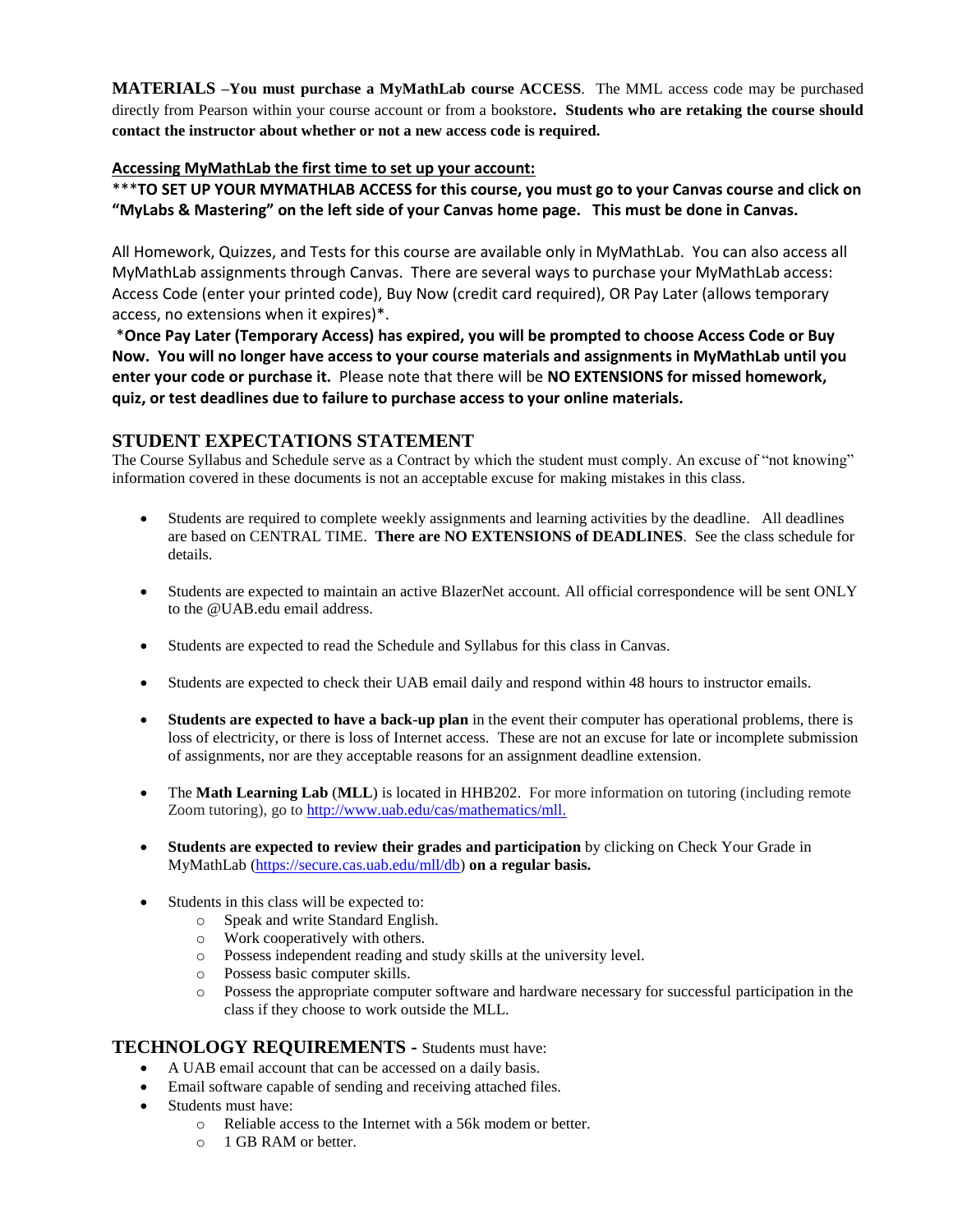- o 2GHz processor or better.
- o A personal computer capable of running MyMathLab. Students who use older or beta browser versions will have compatibility problems with MyMathLab.
- o Virus protection software, installed and active, to prevent the spread of viruses via the Internet and email. It should be continually updated!
- o ProctorU equipment requirements must be met (this includes a webcam). Please follow the instructions on the ProctorU handout for testing your equipment well in advance of the deadlines.

**CLASS SCHEDULE** – See Canvas for all assignment deadlines.

**COURSE STRUCTURE -** This course is primarily computer-based. Students must have reliable access to **BlazerNet** so they can work on their assignments in MyMathLab and Canvas. All assignments are shown on your Canvas course calendar.

#### **HOMEWORK**:

There are 12 homework assignments that are required, and each is worth 15 points. Homework is completed and submitted in MyMathLab. *An unlimited number of attempts can be made on each homework problem* before the deadline, so students should be able to earn 100% on ALL HOMEWORK. If a problem is marked with a red  $(X)$  as incorrect, then the student can click on *Similar Exercise* at the bottom of the page and work another problem correctly for full credit (before the deadline). Students can go in and out of the homework as many times as they like before the deadline (all of the work is automatically saved). Students earn points for homework completed on or before the due date. All homework is available at the beginning of the term, so students may work ahead as much as they like. **There are NO EXTENSIONS or make ups for missed homework because the work can and SHOULD BE completed IN ADVANCE of the deadlines.**

#### **QUIZZES**:

There are 12 Quizzes that are required, and each is worth 15 points. Quizzes are completed and submitted in MyMathLab. Once a Quiz is submitted in MyMathLab, it is scored and a percentage is given. Students take the Quizzes on their own schedule, but they can only earn the Quiz points if the Quiz is taken on or before the due date. **Students must complete the Quizzes BY THEMSEVLES without any assistance from another person**. The Quizzes are timed, and they **must be taken in one sitting within 30 minutes**. Students cannot exit the Quiz or that will count as one of their attempts. Each quiz can be taken twice, and the highest score attained will count. All Quizzes are available at the beginning of the term, so students may work ahead as much as they like. **There are NO EXTENSIONS or make ups for missed Quizzes because the work can and SHOULD BE completed IN ADVANCE of the deadlines.**

### **TESTS:**

There are five major tests. Tests are completed and submitted in MyMathLab. Each test is worth 110 points. Once the test is submitted in MyMathLab, it is scored and a percentage is given. The UAB score (out of 110 pts) for the test can be found online at <https://secure.cas.uab.edu/mll/db/> or by clicking on "Check Your Grade" in MyMathLabPlus. Students must take the tests during the scheduled dates and times under supervised remote proctoring as described in this syllabus. All tests have a 50 minute time limit and must be taken in one sitting. **Students must use the MyMathLab calculator or their computer** (Windows/Safari) **scientific calculator during testing**. NO personal calculators are allowed. Students may use scratch paper during a test, but no credit is given for work done on the scratch paper. **Students are required to have a government issued photo ID during testing (UAB student ID, driver's license, etc).**

**Although students take tests with ProctorU, we reserve the right to require a student to retake a test with ProctorU if any testing inconsistencies or questions of academic integrity arise during the testing session or after the review of the recording by the instructor. Students will be responsible for payment of any fees to retake a test. Academic misconduct undermines the purpose of education and can generally be defined as all acts of dishonesty in an academic or related matter and will not be tolerated.**

**Practice Tests** are 5 Reviews (one for each test), and they count as *extra points* towards your total points. Each Review is worth 5 points. Reviews are completed and submitted in MyMathLab. Once a Review for a Test is submitted in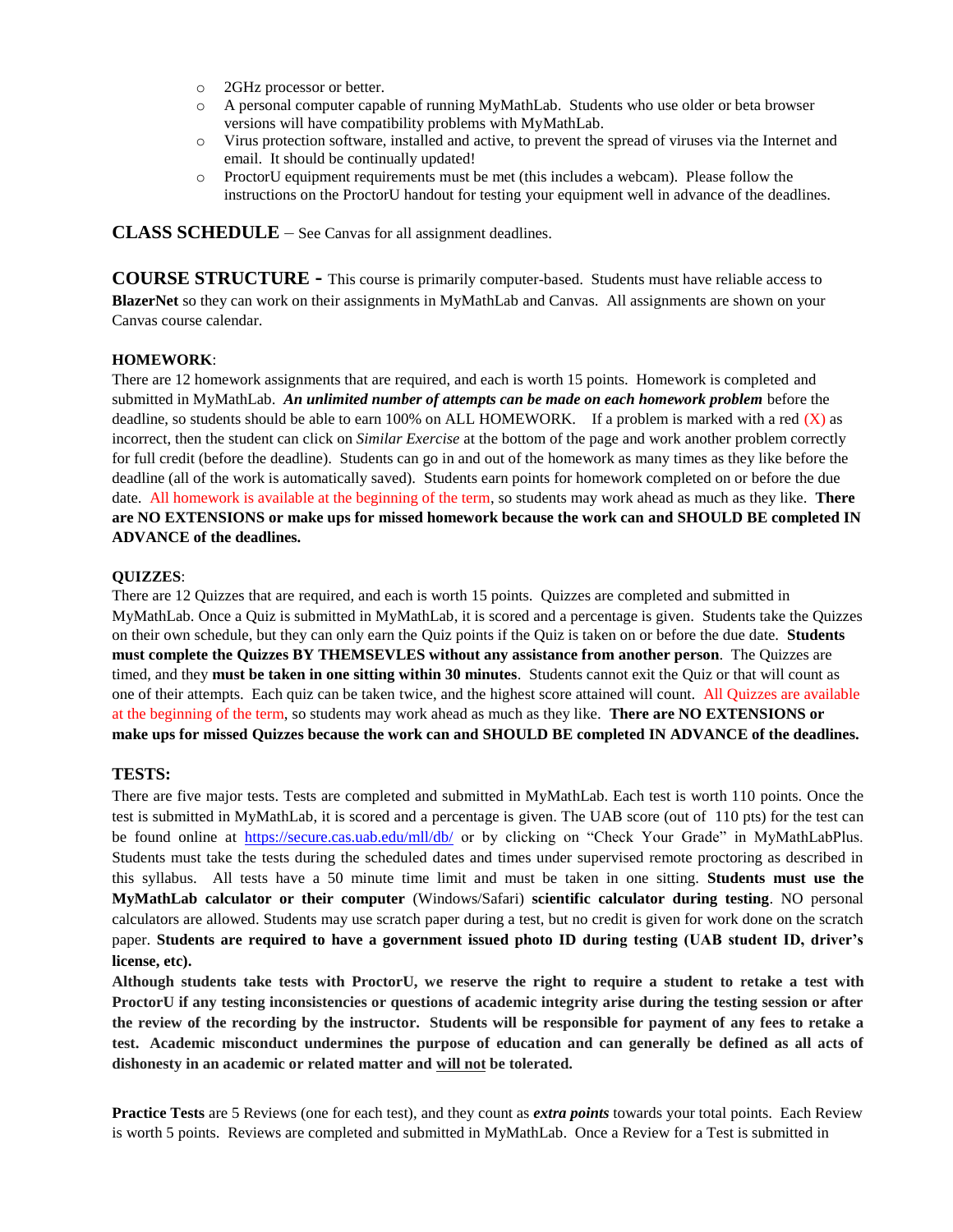MyMathLab, it is scored and a percentage is given. The percentage will be converted to points and will be included in the student's total points. Students take the practice tests on their own schedule. A practice test is due on the same date as the associated test. **Students must complete the Reviews BY THEMSEVLES without any assistance from another person. The practice tests are NOT timed, and students may go in and out of them until they are ready to submit.** Each Review may be taken an unlimited amount of times, and the highest score attained will count.

#### **REQUIREMENT for Taking Tests:**

**Students will take the course tests using remote proctoring services through ProctorU**. You will find the information regarding ProctorU on Canvas. Please read the ProctorU handout information carefully before testing. **Students are responsible for the technical requirements needed. The deadline for each test is posted on the course schedule. Do not wait until the test due date to take and/or schedule your test. If you choose to wait until the due date to take your test, you are assuming the risk that some situation may prevent you from taking your test. Power outages, technical issues, and student personal problems are not acceptable reasons for missing a test deadline.**

**NOTE THAT STUDENTS ARE RESPONSIBLE FOR PROCTORU TESTING FEES THAT ARE NOT COVERED BY UAB eLearning. UAB eLearning will NOT cover late fees or convenience testing fees but may cover regular test fees. Please see the ProctorU Student Information document posted in Canvas under the ProctorU Module.**

**PROBLEMS/Group Discussions (found in the current Module in Canvas) –** There are 6 problems and 6 discussions that will be completed in Canvas over the course of the semester.

**For each discussion: S**tudents are required to participate in a Group Discussion in Canvas (according to the Group Discussion Rules posted on Canvas) to solve a problem. Students will earn 0 or 7 points on each discussion. In general, partial credit is not awarded for partial participation. Students are expected to fully participate in each discussion. It is important that students read the requirements for participating in discussions that is posted in Canvas. Each discussion is open for two days. See your course schedule for details.

**For each Individual Submission Problem**: Students will submit their solutions to a problem in Canvas by the deadline (see Course Schedule). Students can earn up to 8 points on each individually submitted Problem. Partial credit may be given for the individual paper submitted according to the Rubric posted in Canvas. (Students will find that the discussion the week prior to each problem will be helpful in solving the individual submission problems.)

There are no extensions or make ups for missed Problems or Discussions. NO late submissions or email submissions are allowed.

**COURSE GRADES -** Students earn their grade in the course by accumulating points. There is a maximum of 1000 points available. No points are available after the Final Exam is taken, so students should earn as many points as possible throughout the semester by completing all assignments by the deadline. NO late assignments are accepted or allowed, and no adjustments will be made. Note that **FINAL GRADES are awarded by TOTAL POINTS EARNED**, NOT by percentages

All assignment grades will be posted and maintained in the math department database, which can be accessed in by going to [https://secure.cas.uab.edu/mll/db/.](https://secure.cas.uab.edu/mll/db/) **Homework, Quiz, and Test grades are automatically updated and loaded into the database on a daily basis**.

| <b>Grade Element</b>        | Max Pts per       | No. of             | <b>Total Points</b> |
|-----------------------------|-------------------|--------------------|---------------------|
|                             | <b>Assignment</b> | <b>Assignments</b> |                     |
| Homework                    |                   |                    | 180                 |
| <b>Quizzes</b>              |                   |                    | 180                 |
| <b>Problems (Canvas)</b>    |                   |                    | 48                  |
| <b>Discussions (Canvas)</b> |                   |                    | 42                  |
| <b>Tests</b>                |                   |                    | 550                 |

**See the following tables for point and grade distribution:**